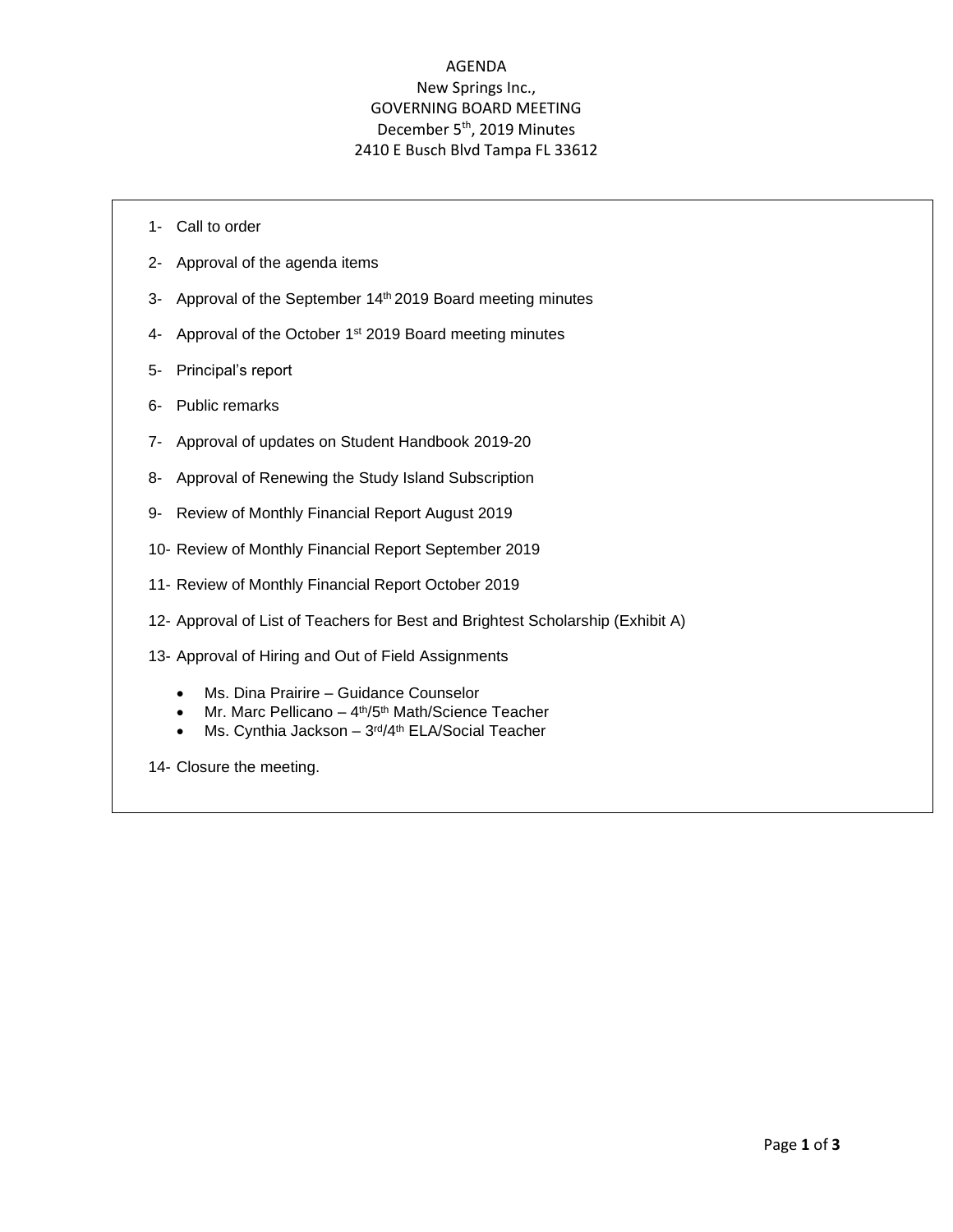# AGENDA New Springs Inc., GOVERNING BOARD MEETING December 5<sup>th</sup>, 2019 Minutes 2410 E Busch Blvd Tampa FL 33612

Additional Information New Springs Inc. Thursday, December 5<sup>th</sup> 2019 6:30pm

### **Issues/ Items motioned voted on by Governing Board Members:**

- **1.** The Board meeting was called to order at 6:56 pm by Dr. Yildirim
- **2.** Dr. Akin moved to approve the December 5<sup>th</sup> 2019 agenda items. Mr. Gultekin 2<sup>nd</sup> the motion. **The board unanimously approved the agenda.**
- **3.** Dr. Akin moved to approve September  $14<sup>th</sup>$  2019 NSS board meeting minutes. Mr. Gultekin  $2<sup>nd</sup>$  the motion. **The board unanimously approved September 14th 2019 NSS board meeting minutes.**
- **4.** Mr. Gultekin moved to approve October 1<sup>st</sup> 2019 NSS board meeting minutes. Dr. Akin 2<sup>nd</sup> the motion. **The board unanimously approved October 1 st 2019 NSS board meeting minutes.**

### **5. Principal Remarks.** Dr. Yildirim opened the floor for Mr. Tekin. Mr. Tekin talked about the following items;

- Enrollment is at 436
- Principal mentioned about NSS renewal contract negotiations
- Great American Teach-in program was held at NSS
- Hillsborough County Schools Board member Dr. Stacy Hahn visited NSS
- **6. Public Remarks.** No remarks were made.
- **7.** Dr. Akin moved to approve the updates on Student Handbook 2019-20. Principal Tekin explained that the changes are recommended by HCPS Charter Office staff regarding clarifying change of placement and removing OW from code of conduct after their review during the site visit. Mr. Gultekin  $2<sup>nd</sup>$  the motion. **The board unanimously approved the updates on Student Handbook 2019-20.**
- **8.** Mr. Gultekin moved to approve the renewal Study Island subscription. Dr. Akin 2<sup>nd</sup> the motion. **The board unanimously approved the renewal of Study Island subscription. Board wanted Mr. Tekin to check 3-year renewal option for further renewals to seek discounted rates.**
- **9.** NSS Board reviewed monthly financial report for August 2019.
- **10.** NSS Board reviewed monthly financial report for September 2019.
- **11.** NSS Board reviewed monthly financial report for October 2019. All 3 months seem valid and safe with positive balances.